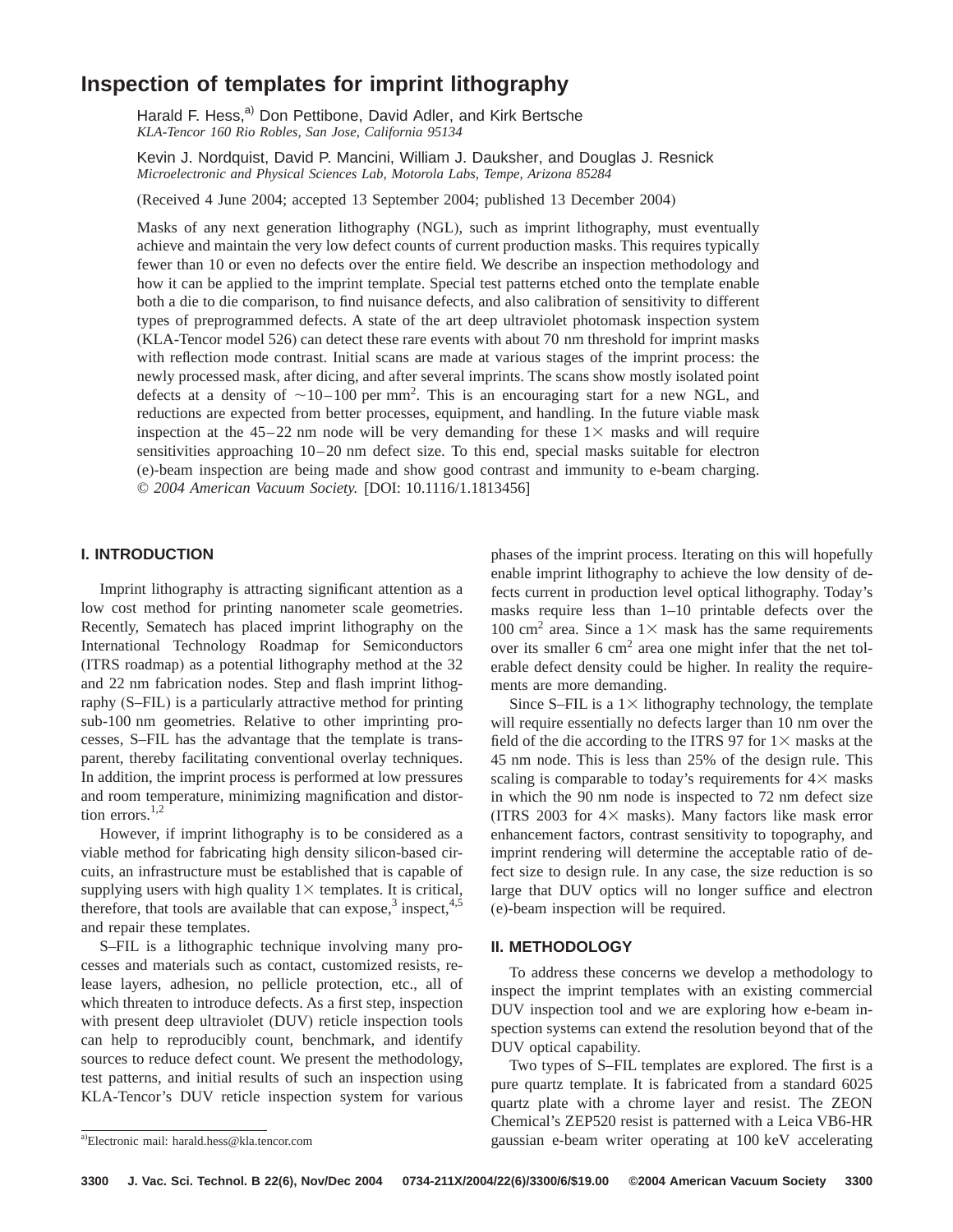

FIG. 1.  $4\times$  test pattern arrangement on the imprint template with 400 and 280 nm cells. A similar  $1\times$  pattern was printed with 100 and 70 nm patterns.

voltage. $\frac{2}{\pi}$  The resist image is pattern transferred to the chrome and then the quartz with the chrome and resist removed providing the all quartz template. This template format is suitable for DUV optical inspection.

A different mask is required for e-beam inspection since surface charging from the electrons will prevent generation of the high contrast reproducible images needed for inspection. Such a mask is formed from a quartz substrate that has a transparent conductive oxide layer like indium tin oxide (ITO) capped with another 100 nm of oxide  $(SiO<sub>2</sub>,SiON)$ .



FIG. 2. CD SEM image of programmed defects showing measured size in nanometers. Top row C type edge defects written at 400 nm with sizes 1, 3, 5, 7, 9. Bottom row of E type point defect written at sizes 3, 5, 7, 9.

The process to fabricate this type of template requires the starting 6025 substrate of oxide/ITO/quartz coated with the imaging resist, exposure with e-beam lithography, direct pattern transfer of the resist image into the oxide, and finally removing the resist. $3$ 

For both cases it is necessary to form specialized test patterns, shown in Fig. 1, that are compatible with the requirements of mask inspection. These patterns and layout were designed with close consultation between KLA-Tencor and Motorola to ensure compatibility with the inspection tool and the S–FIL template requirements. Four different sizes of defect patterns are written: a  $4 \times$  version with feature sizes designed at 400 and 280 nm intended for compatibility with existing DUV mask inspection and a  $1\times$  version with feature sizes designed at 100 and 70 nm patterns for initial e-beam studies. Typically such inspections demand adjacent identical dies. Two high resolution images are formed and subtracted from each other so that any differences highlight the location of a defect. The pattern that defined the die is a  $5 \times 5$  subarray of either nested squares or a pattern of contact holes. In our case, one of the dies has a sparse array of programmed defects. Various types  $(A-N)$  and sizes  $(1-10)$  of programmed defects can quantify the sensitivity levels for different patterns. The programmed defects sizes increment from 0% by 10% (A, D, E, G) or 5% (B, C, F, H, I) of the design rule in either just one dimension, edge, defect (B, C, H) or two dimensions for the point and corner defects (A, D, E, F, G, J).

It is important to confirm that the intended defect size is accurately rendered on the template. This enables us to calibrate the sensitivity of the inspection instrument. The critical dimension (CD) scanning electron microscopy (SEM) images in Fig. 2 establish the actual size of the defects. Typically we find that they are within 1% of the design rule.

The template was inspected using a commercial optical reticle inspection tool, the KLA-Tencor RAPID model 526 DUV photomask inspection system. The system operates with 90 nm pixel size. We operated in both transmission and reflection mode at 257 nm wavelength with sensitivity settings that are typical of reticle inspection. Figure 3 shows images taken with the inspection system on a 280 nm pattern in the transmission mode. Both programmed and one nuisance defect can be visually identified. Reflection mode gave a factor of three better contrast than transmission, when the illumination was adjusted to compensate for the low surface reflectivity of these chromeless templates. The optical prop-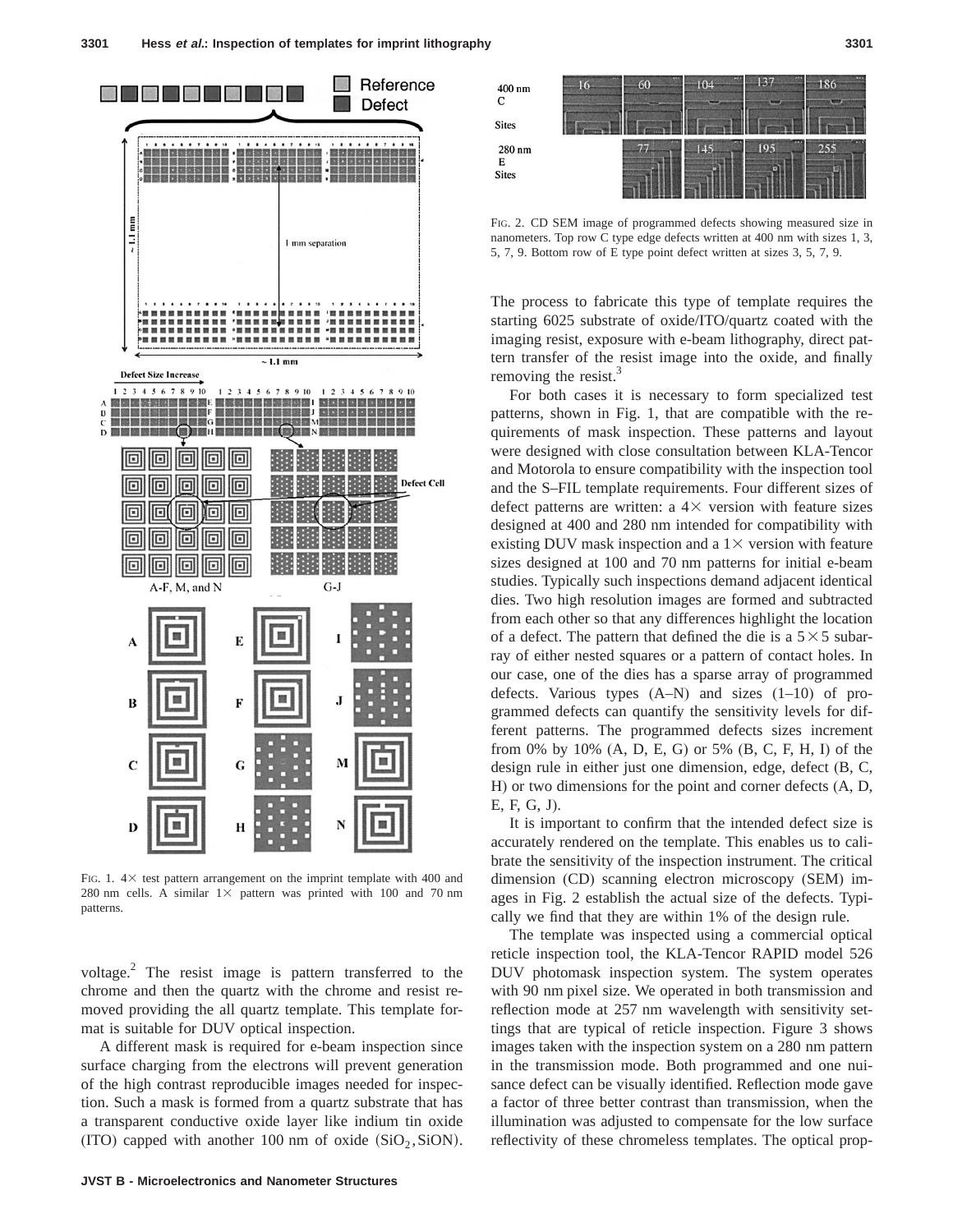

FIG. 3. DUV inspection image of the A type defect written at 280 nm of various sizes and one nuisance defect.



FIG. 4. Reference and programmed defect test pattern are compared for the 400 nm design. In the ideal case with perfect programmed defect sensitivity and no nuisance defects, one would expect the 120 defect array in the pattern labeled (a). (b) shows the actual measured defect distribution for test template No. 2. In (c) the various defects are color coded with yellow for 80 detected programmed defects, green for 40 undetected program defects, and red for the 66 nuisance defects.

erties imprint template can be thought of as a pure phase mask without any chrome and a reduced phase change from the 80 nm relief height in the template. This resulted in better reflective contrast and thus reflection became our preferred method for inspection.

We operate the system in a die to die inspection mode where images of adjacent dies are acquired and compared. Any deviations signal the presence of either a programmed defect or a nuisance defect. The defect count is low enough for proper operation to set some preliminary quantitative numbers. We repeat the inspection six times to certify reproducibility and guard against extraneous error sources. In the ideal case with perfect programmed defect sensitivity and no nuisance defects, one would expect to see the 120 defect



FIG. 5. Bar chart of sensitivity to different defect types as seen with the KAL-Tencor 526 DUV reticle inspection system on template No. 3 with 50% sensitivity (blue) and 100% (purple).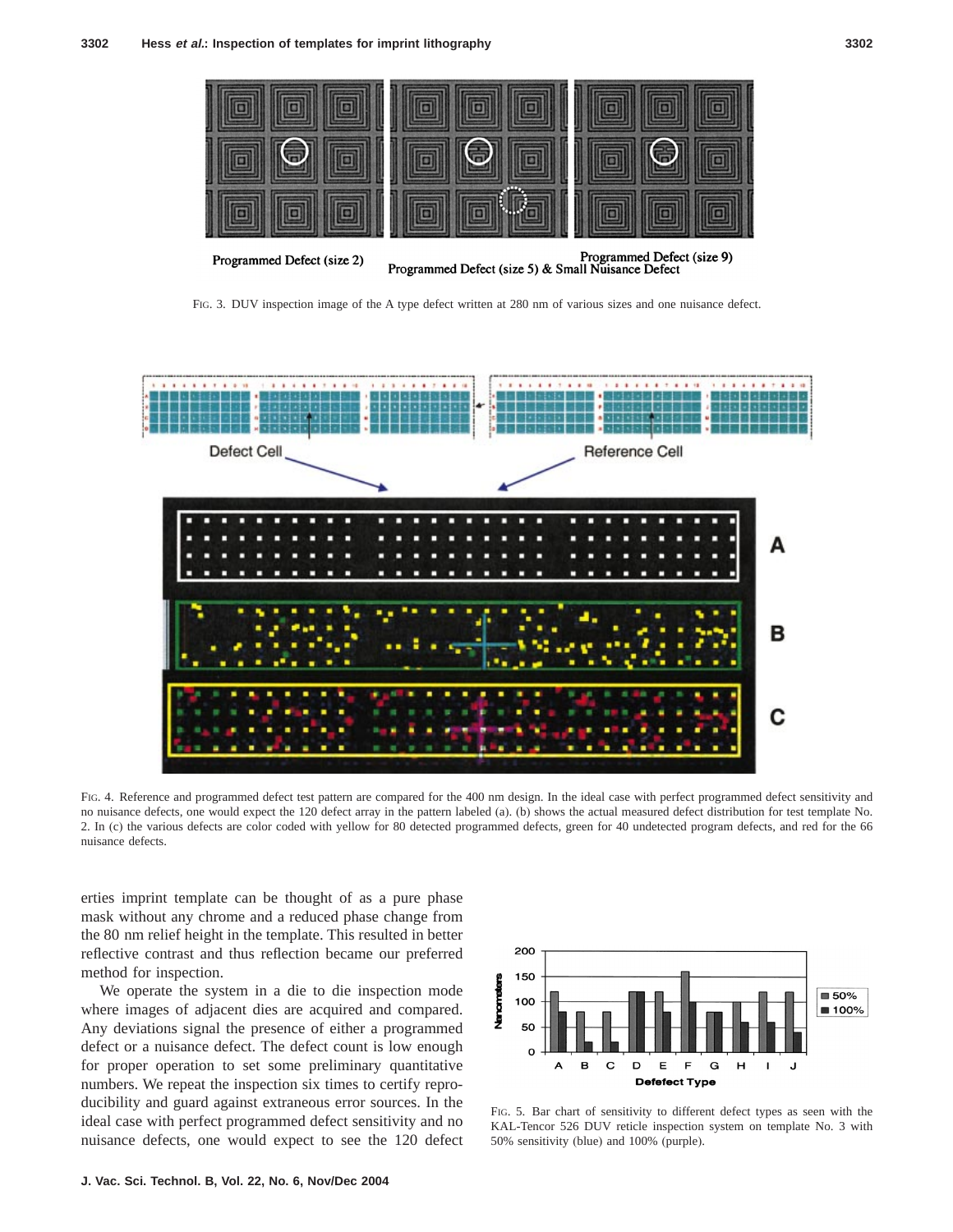

FIG. 6. (a), (b) Various typical nuisance defects, on original plate, (c) programmed defect, and (d) defect after 37 imprints.

array in the pattern labeled Fig. 4(a). Figure 4(b) shows a typical defect map taken after the template was made but before any coating with a release layer. Three types of defects can be identified just by the location information. This is shown by color code in Fig. 4(c). A reduction of sensitivity to about 50% was necessary in order to prevent an overload of nuisance defects. In addition the light calibration parameters are adjusted so that only half of the analog/digital range is used, giving yet a further reduction in sensitivity. The nuisance defects have a density of about  $180$  defects/mm<sup>2</sup> at these settings. A gauge of sensitivity is given by the number of programmed defects that are detected. In this case 2/3 or 80 of 120 are detected with the system. The remaining 40 either were either below threshold or not printed on the mask.

The sensitivity is quantified for various defect types in Fig. 5 for template No. 3. The light grey shows 50% sensitivity for 400 nm rules. So for example with type A defect the minimum detected size was 3 meaning  $3 \times 10\% = 30\%$  of the 400 nm rule or 120 nm. The bar chart in dark grey is for the same template but now tested with 100% sensitivity. Notice the one dimensional edge defects B, C, G are detected with a greater sensitivity approaching 20 nm. The twodimensional point defects are more challenging to detect and have a higher detection threshold of roughly 80 nm. These are the sensitivity levels used on today's  $4\times$  masks.

Further sensitivity improvement can be achieved with a reflective phase contrast rather than pure reflected intensity contrast. This can be controlled by changing the partial coherence of the source illumination. Experience with alternat-



FIG. 7. (a) Defect maps as a function of process steps for template No. 2 before imprints, (b) shows overall defect count reduction after 37 prints, (c) template No. 3 also at 50% sensitivity shows  $20\times$  reduced defects, and (d) template with 100% sensitivity.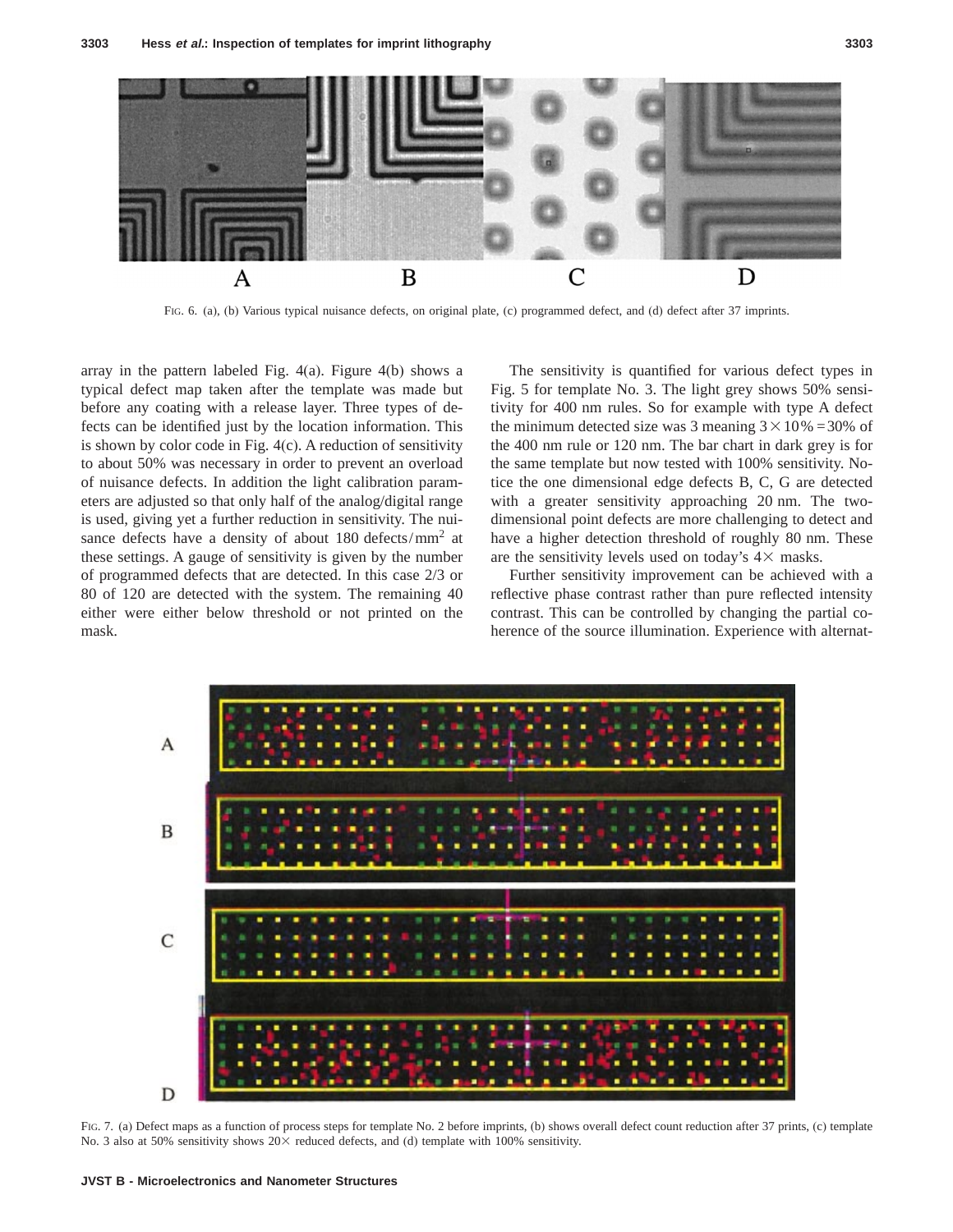

FIG. 8. E-beam inspection picture of 400 nm pattern made on ITO template (left). It shows excellent contrast and no charging effects. A CD SEM image showing 13 nm programmed line edge defect on 70 nm test cell (right).

ing phase shift masks would suggest that this should work also for the S–FIL templates and will be the subject of future investigation.

#### **III. DUV INSPECTION RESULTS**

Two very similar templates (Nos. 2 and 3) were inspected. Template No. 2 was taken through various stages of the process and inspected at multiple points to understand the defect contribution of each step. Specifically this template was inspected after patterning the whole 6025 plate, after dicing it, and after 37 more imprints. Care was taken to ensure uniform sensitivity for each inspection by both normalizing settings such as contrast and comparing sensitivity to programmed defects. About 69 nuisance defects are visible over the  $0.36$  mm<sup>2</sup> inspected area at each stage. Figure 6 shows a sampling of such defects. The dark spots in Figs. 6(a) and 6(b) are typical of the template before any imprinting effort. Figure 6(c) demonstrates successful detection of a H5 (a 100 nm edge protrusion into a contact) programmed defect. Figure 6(d) illustrates a defect after printing.

Typical defect maps before, Fig. 7(a), and after imprinting Fig. 7(b), again give the location of nuisance defects. A visual comparison of these maps show of the 69 original defects, 28 defects were removed, 6 are new and 41 repeat. Multiple sources and types of defects are inferred from the initial processing of the template and from the imprint process. Immediate simple improvements can be made at all steps. An upgraded etching chamber reduced the initial defect count for the next template (No. 3) by a factor of 20 [Fig. 7(c)]. This lower defect count enabled the inspection tool now to operate at 100% sensitivity. Naturally the defect map at this sensitivity level (Fig. 5) is more populated. These are all very preliminary measurements. Better clean room procedures, and newer processes developed by Molecular Imprints Inc.<sup>6</sup> will be implemented and promise a lower defect count in the future.

## **IV. E-BEAM INSPECTION**

Special imprint templates with ITO have recently been made that are consistent with the requirements for e-beam inspection. They have the same patterns as in DUV but the focus will be on the  $1\times$  version of the pattern. Good fidelity is achieved and the programmed defects can be calibrated in a CD SEM [Figure 8 (right)]. Such a mask has also been tested on a prototype e-beam inspection system of the KLA-Tencor eS30. The initial images Fig. 8 (left) confirm that these ITO templates are inspectable. This means that two important issues have been resolved: the contrast is excellent and surface charging does not seem to be an issue with the transparent oxide conductors. Present e-beam sensitivity is  $\sim$  50 nm. Contrast and sensitivity to the full spectrum of nuisance defect types needs to be established next along with inspection feedback on the imprint process. In parallel the sensitivity of future e-beam inspection systems needs to be extended to at least 20 nm to be consistent with 45 nm  $1\times$ mask requirements.

#### **V. CONCLUSIONS**

A methodology has been established for doing DUV based mask inspection and some initial imprint templates have been inspected. This will be valuable in the interim to guide process development toward achieving low level defect count. A related methodology is being established for e-beam inspection on the smaller patterns and specialized templates.

## **ACKNOWLEDGMENTS**

The authors are particularly appreciative of the efforts of Motorola Lab's Microelectronics and Physical Sciences Laboratory for fabrication of the S–FIL templates and of the suggestions of S. V. Sreenivasan. This work has been funded in part by DARPA fluids Contract No. N66001-02-C-8011.

<sup>&</sup>lt;sup>1</sup>M. Colburn *et al.*, Proc. SPIE **3676**, 171 (1999).

T. C. Bailey *et al.*, Microelectron. Eng. **61/62**, 461 (2002).